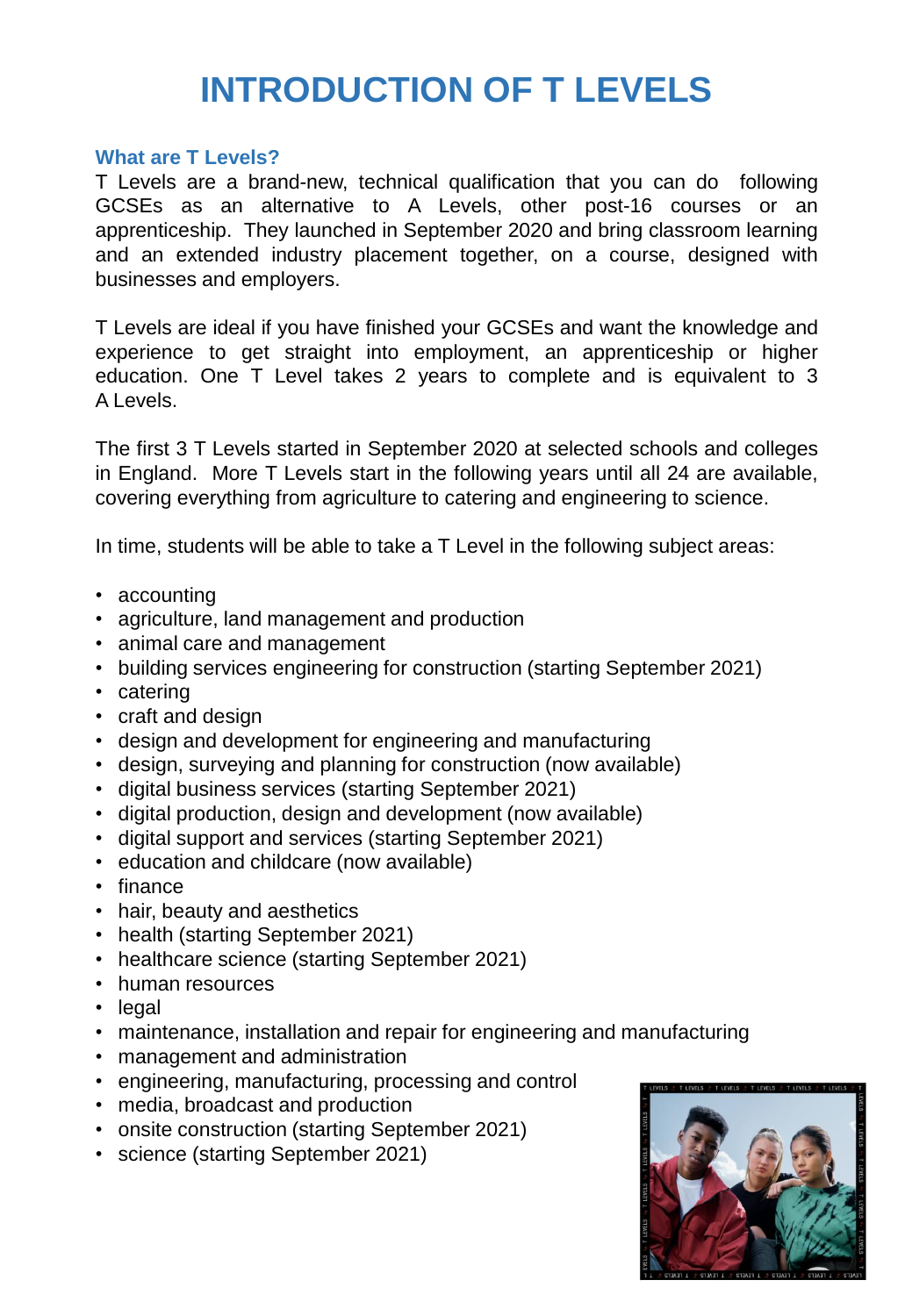





# **How do T Levels work?**

T Levels are to become one of the main choices for students after GCSE alongside:

- apprenticeships for students who wish to learn a specific occupation 'on the job'
- A Levels for students who wish to continue academic education

T Level students typically spend 80% of the course in the classroom, learning the skills that employers need. The other 20% is a meaningful industry placement, where the skills are put into action. This varies from an apprenticeship which is 80% work and 20% classroom learning.

T Levels have been designed with leading businesses and employers to give you the knowledge and skills you need. More than 200 businesses – including Fujitsu and Skanska – have been involved so you can be confident that T Levels will move you to the next level.

Following successful completion of all elements of the T Level, the student will receive a nationally recognised certificate. T Levels are equivalent to 3 A Levels and as such will accrue UCAS points based on grades achieved, should university be the progression route.

## **The Structure of a T Level**

T Level courses include the following compulsory elements:

a technical qualification, which includes:

- core theory, concepts and skills for an industry area
- specialist skills and knowledge for an occupation or career
- an industry placement with an employer
- a minimum standard in maths and English if students have not already achieved them

## **Industry Placements**

Every T Level includes an industry placement with an employer focused on developing the practical and technical skills required for the occupation. These will last a minimum of 315 hours (approximately 45 days) but can last longer. Employers can offer industry placements as a block, day release or a mix of these, and can discuss sharing part of the placement with another employer if necessary.

Providers will support employers offering industry placements. This will include assistance with the necessary paperwork, a careful planning process and support with designing the industry placement.